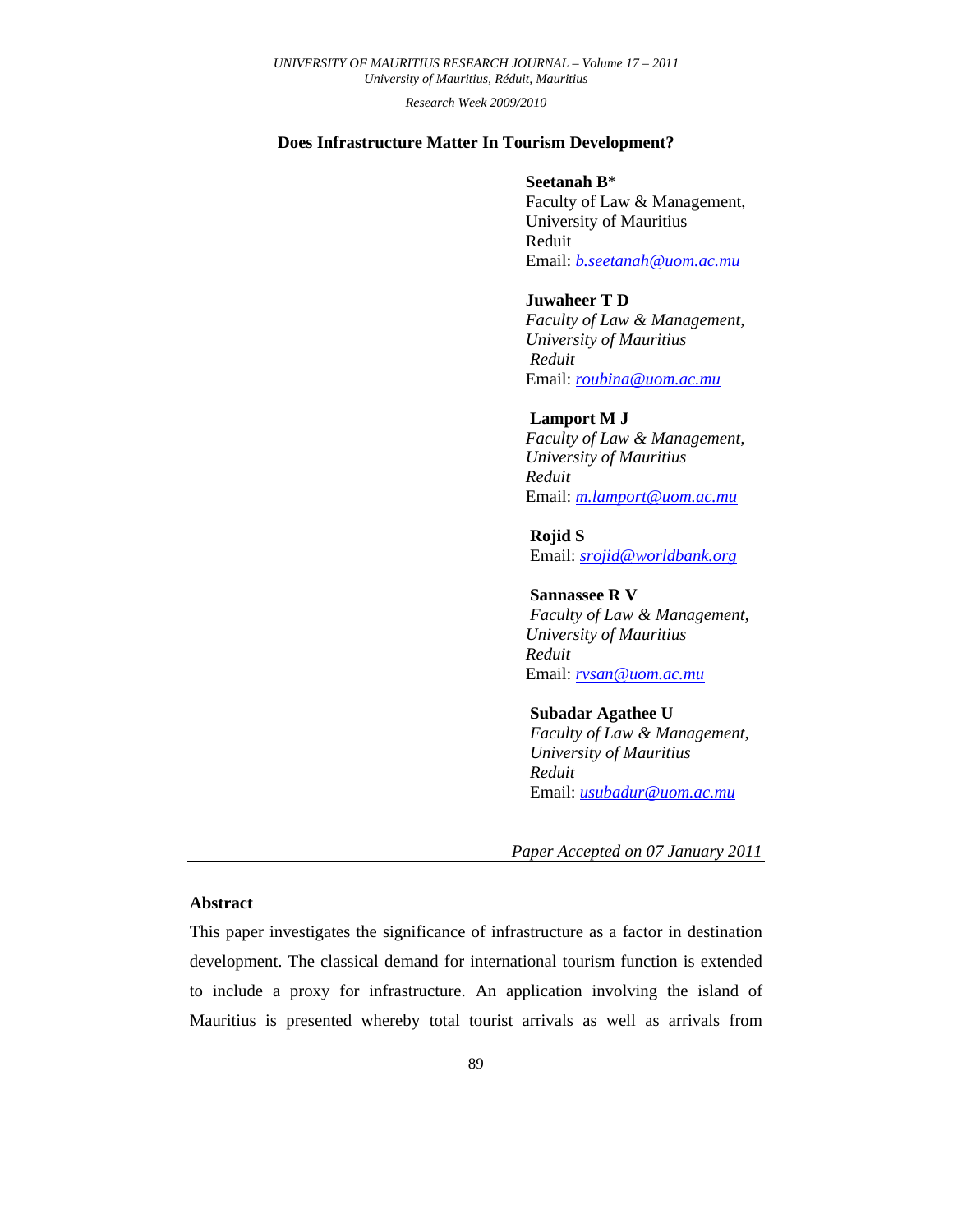Europe/America, Asia and Africa are modelled. The findings show that tourists are sensitive to the infrastructure of the island, particularly those from Europe/America and Asia. Tourism infrastructure, income of tourists, distance, and relative prices are important ingredients in their own respect in the tourism demand equation.

**Keywords:** Infrastructure, Tourism, Dynamic Panel data

*\*For correspondences and reprints* 

### **1. INTRODUCTION**

There exists a significant literature investigating the determinants of tourism flows (see Lim, 1997). Income in country of origin, the cost of travel, relative prices, exchange rates and tourism infrastructure are among the most prominent determinants of tourism flows in the existing empirical literature. A number of authors, including Gunn (1988) and Inskeep (1991), have cited the infrastructure base of a country as a potential determinant of the attractiveness of a tourism destination. Infrastructure forms an integral part of the tourism package. For instance, road infrastructure enhances accessibility of tourists to different parts of the destination country while sound airport infrastructure ensures that tourists experience a comfortable transition from the plane into the borders of the destination country and vice versa. As such communication infrastructure allows quick and cheap communication between the origin and destination country as well as provides maximum information about the destination thereby reducing uncertainty, fear and asymmetric information. Other infrastructure such as waste water and energy among others are also believed to result in more reliable services and thus enhance the attractiveness of the destination.

The cultural diversity, racial harmony and political stability of Mauritius makes the island an attractive tourist destination. Tourist arrivals have increased at an annual average growth rate of about 7% over the last three decades, up from 103,000 in 1977 to 761,000 in 2005 and to around 800000 in 2007. The tourists in 2007 were mainly from Europe (65%) and Africa (25%), followed by Asia (6.5%), Australia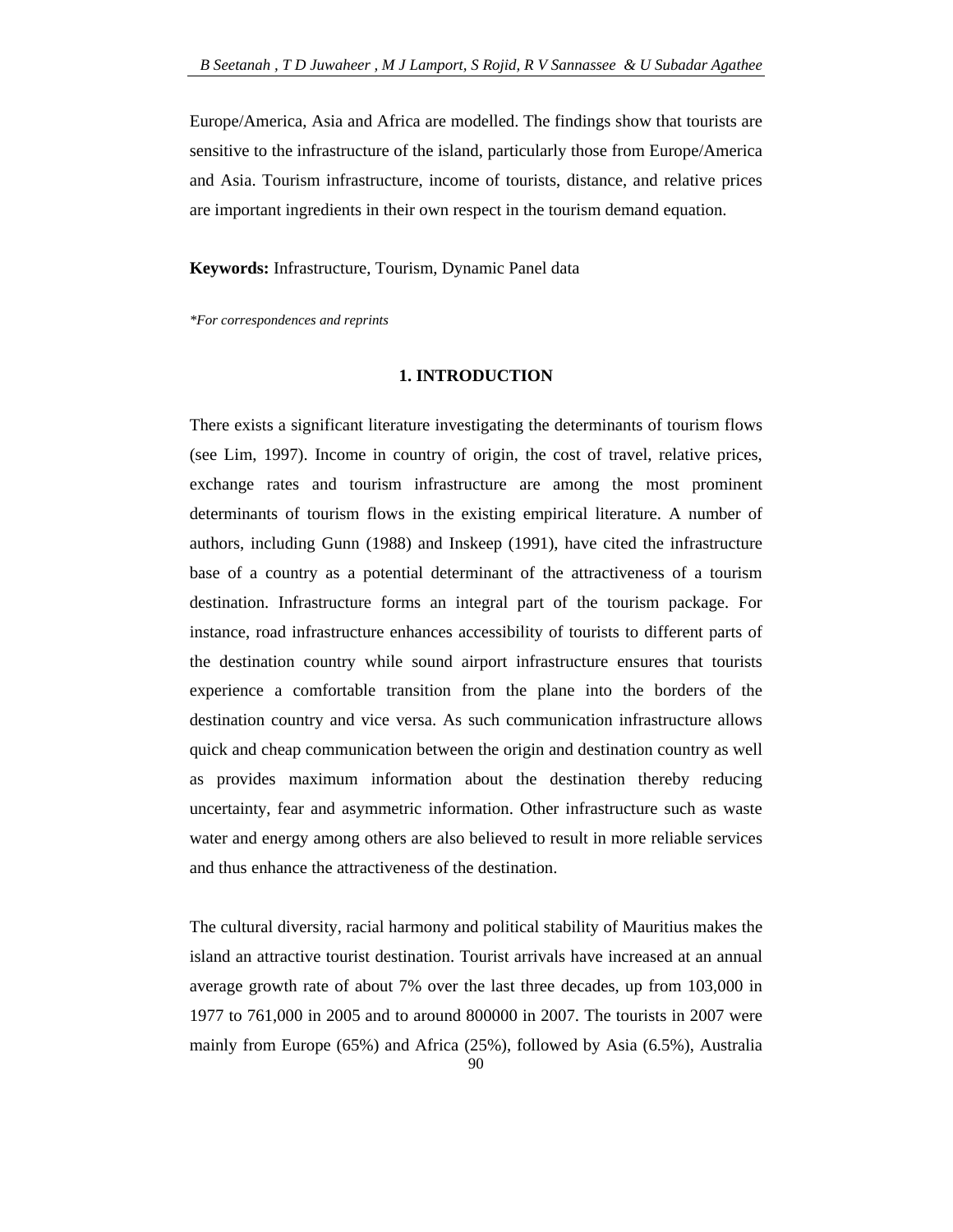(1.7%) and America (1.2%). Tourism receipts amounted to about 16% of GDP in 2007, confirming the fact that the tourism industry is indeed a pillar of the Mauritian economy. Mauritius has to date been essentially a beach resort *par excellence*, but the authorities have recently started diversifying the product base using the concept of eco-tourism.

This paper models tourist arrivals into Mauritius over the period 1985 – 2006 from various parts of the world, namely Europe and the United States, Asia, and Africa, with a view to understand the contribution of different determinants in explaining the success of the island as an international tourism destination. Indeed it is noteworthy that the authorities in Mauritius have long recognised the importance of sound infrastructure in promoting tourism development in the island. The networks of roads and communication together with the waste water and energy infrastructure have been subject to massive investment and expansion since the mid 1980s. In the light of these developments, we believe that Mauritius presents itself as an interesting case whereby the effect of infrastructure on tourist arrivals into the island can be usefully studied. This paper does so by extending a classical demand for international tourism function to include an infrastructure proxy. Panel data equations of tourist arrivals from various parts of the world into the island over the period 1985 – 2006 are estimated. The data is further segregated into three continental panel sets (Europe/America, Asia and Africa) to enable a comparison of the determinants of tourist arrivals from different continents in the promotion of the Mauritian destination.

The rest of the paper is organised as follows: section 2 discuses briefly the theoretical underpinnings and empirical works related to the infrastructure-tourist nexus, section 3 provides an overview of the tourism sector in Mauritius, section 4 presents the econometric framework and discussion of the results and section 5 concludes.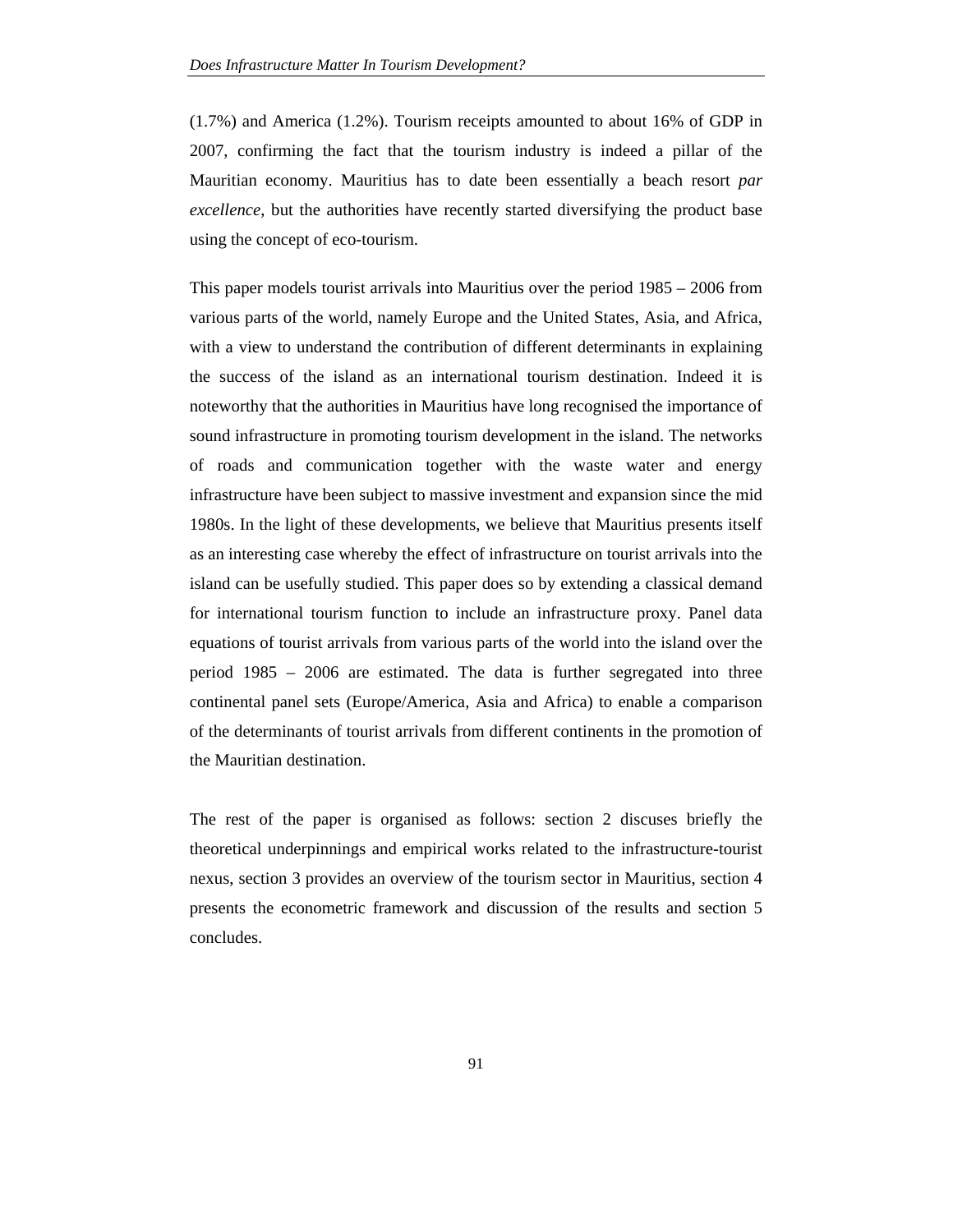#### **2. INFRASTRUCTURE AND TOURISM DEVELOPMENT**

#### **2.1 Theoretical Underpinnings**

Gunn (1988) denotes the tourism product as a complex consumptive experience that results from a process where tourists use multiple of services (information, relative prices, transportation, accommodation, and attraction services) during the course of their visit. Other economic and political conditions and structural features are also important factor shaping many tourist experiences and contribute to the nature of the destination product. Murphy et al (2000) related this type of product to a supply and demand analysis and described how various components of the destination interact with travelers during their trip.

Smith (1994) was among the first to acknowledge the role of service infrastructure in creating a product experience. He argued that "service infrastructure is housed within the larger macro-environment or physical plant of the destination" (Smith, 1994:pp 54). He stressed the fact that the level, use, or lack of infrastructure and technology in a destination (for example transportation, water and power supply, use of computer technology and communications among others) are also visible and determining features that can enhanced the visitors' trip experience. Other authors subsequently supported his views (Choy 1992; Buharis 2000; Crouch and Ritchie 2000). They posited that tourists' overall impression develops their image of a destination after their visitation and that infrastructure may play an important role in that respect.

Crouch and Ritchie (2000) interestingly summarised (Figure 1) the various factors that together make a tourist destination experience attractive. They highlighted the importance the service infrastructure layer, which includes transport services, in the tourist destination experience.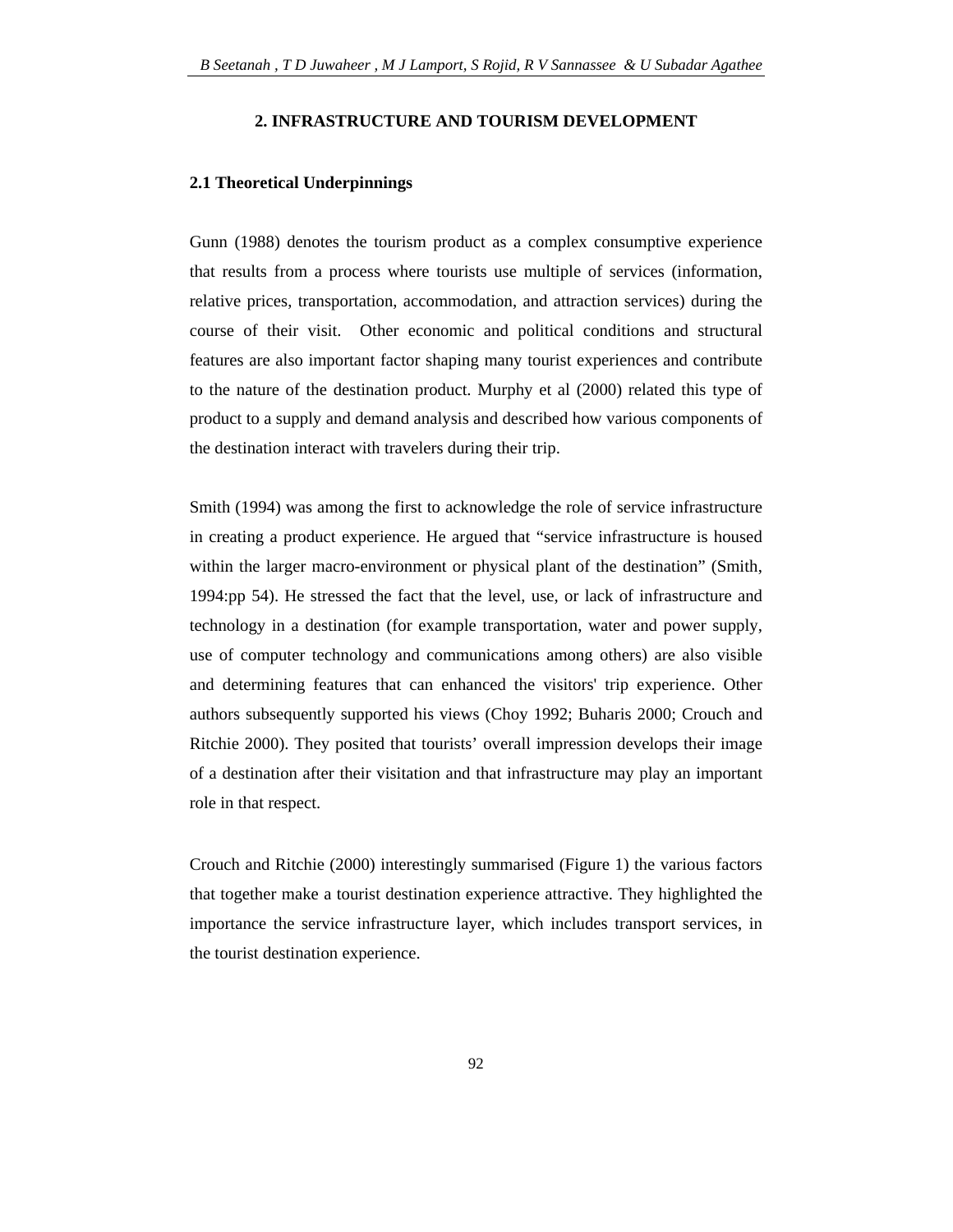

**Figure 1: The tourist destination experience** 

*Source: Crouch and Ritchie (2000)* 

The tourist destination product is also better understood in the context of comparative and competitive advantage. Figure 2, which is adapted from earlier work of Crouch and Ritchie (1999), depicts a global picture of the determinants of a destination's competitiveness. The authors argued that factor conditions are important determinants of attractiveness as tourists travel to a destination to receive the destination experience. Every element has been categorised under core attraction and supporting elements. We focus on the supporting factors and resources component. The destination's general infrastructure services in this category in fact represent one of the most important factors. The tourism phenomenon relies heavily on public utilities and infrastructural support. Tourism planning and development would not be possible without roads, airports, harbors, electricity, sewage, and potable water. The infrastructural dimension is thus a necessary element for tourism development and the above factors are all basic elements for attracting visitors to a destination. Generally, infrastructure has not been included in empirical works because it is expected to be available at a destination and has not been promoted as an attraction factor. Smith (1994), and Crouch and Ritchie (1999) provide a good theoretical treatment of the role of service infrastructure in creating a tourism product experience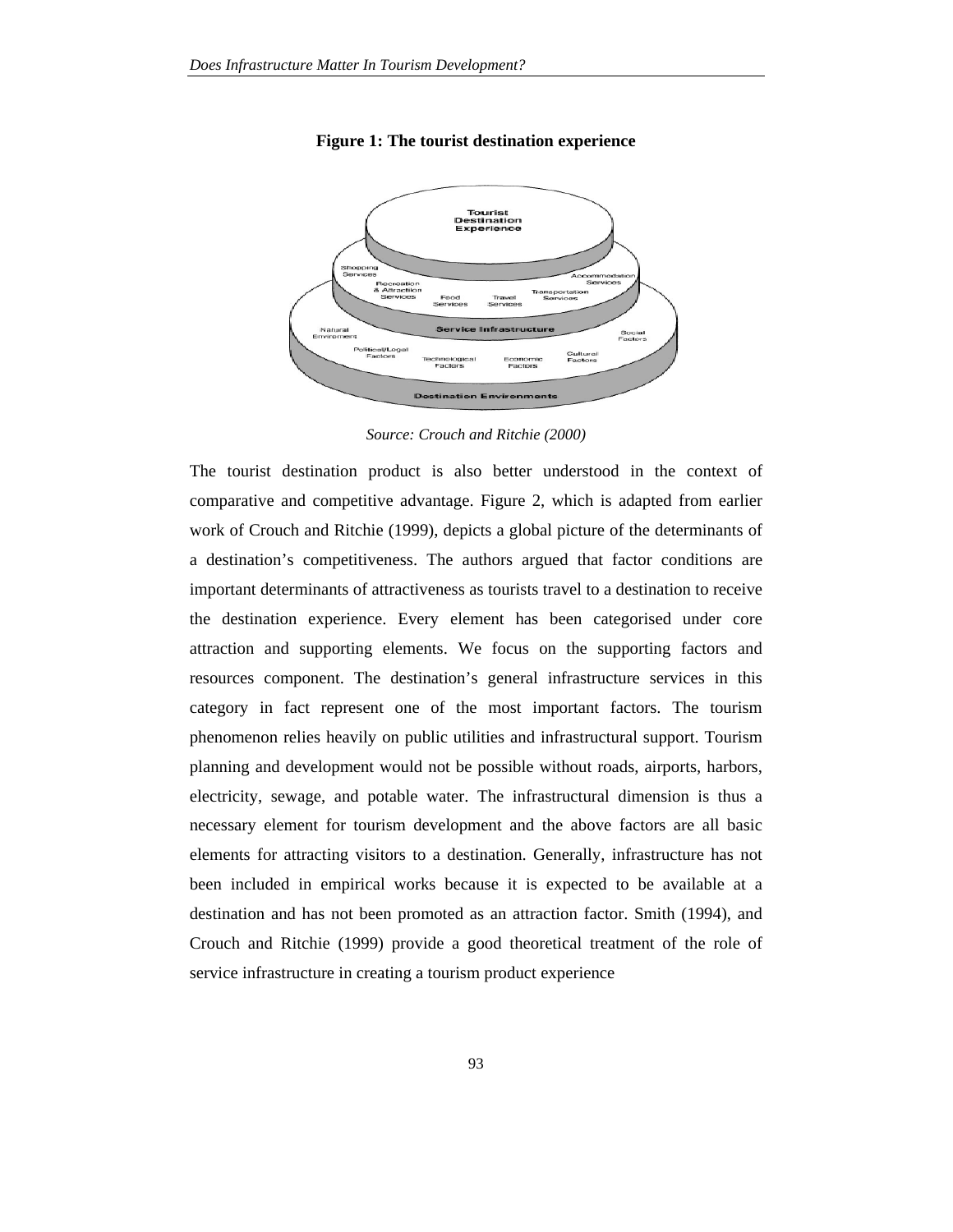

**Figure 2: Destination competitiveness and sustainability**

*Source: Adapted from Crouch & Ritchie (1999)* 

Kaul (1985) also recognizes the importance of infrastructure, more specifically transport as an essential component of successful tourism development in that it induces the creation of new attractions and the growth of existing ones. The Tourism Task Force (2003) of Australia asserts that infrastructure is a big part of the tourist equation. For instance it is posited that the transport system is responsible for connecting tourism-generating regions to tourism-destination regions as well as providing transport within the tourism destination. It should be easy to get to and around in tourism destinations. (Prideaux 2000).

Inhabitants of developed countries, from where the majority of tourists originate, are used to modern transport infrastructure that enables high quality service. These tourists prefer to maintain essentially the same comforts as at home while traveling (Cohen, 1979; Mo, Howard and Havitz, 1993). In fact, Mo, Howard and Havitz (1993), using survey methodology, find that tourists prefer to travel to countries that have the same infrastructures as in their home country. Prideaux (2000)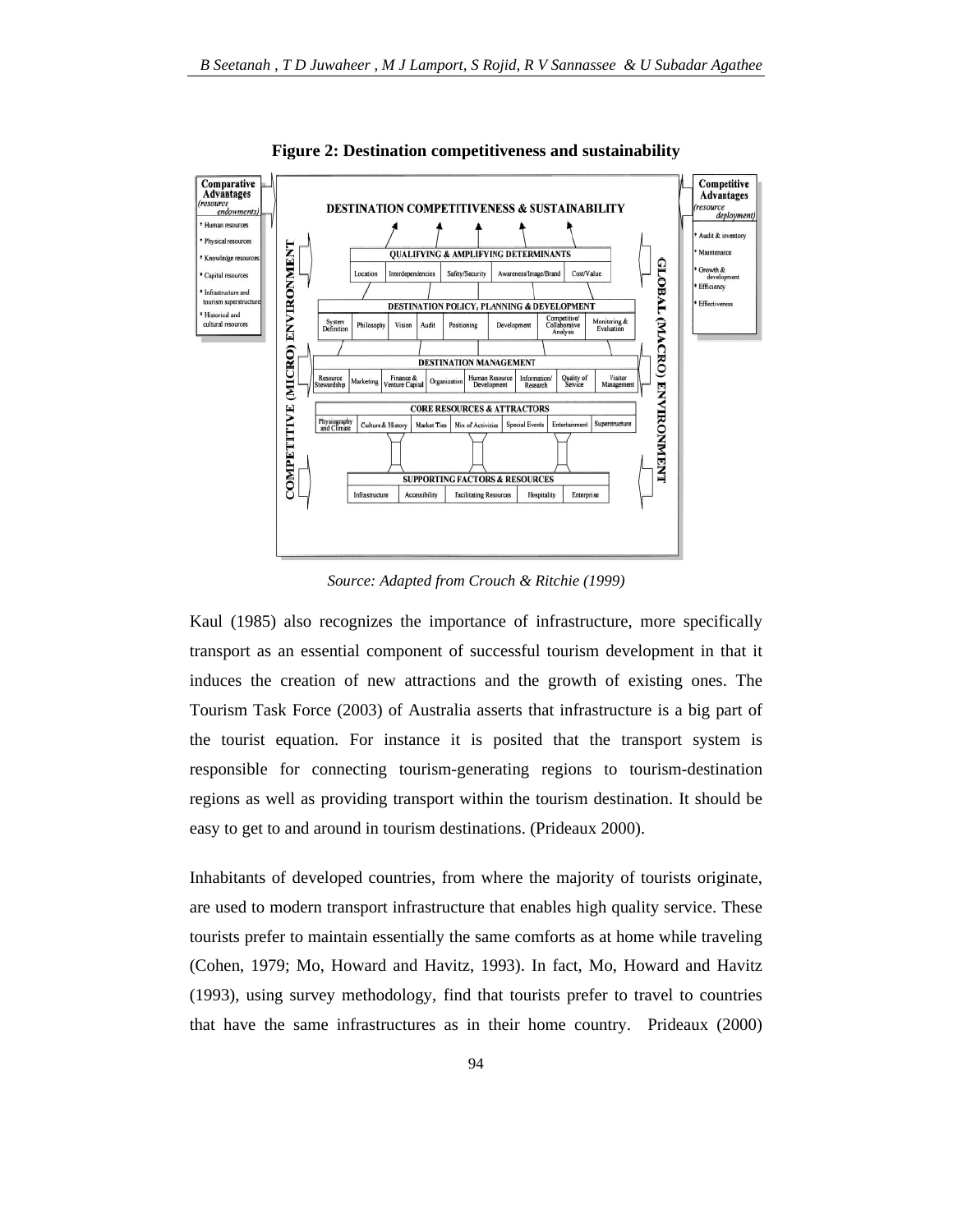argued that if the ability of tourists to travel to preferred destinations is inhibited by inefficiencies in the transport system such as uncompetitive prices or lengthy and uncomfortable journey, the likelihood that they will seek alternative destinations may increase.

Tourism resorts have also often been cited as an important attractor of tourism, especially for the high-class segment. Prideaux (2000) posited that a critical mass of public infrastructure (including transport) is essential for enabling the establishment of high-quality resorts in a country. If this critical mass is not available, the operators would have to incur these infrastructure costs, thereby adding to the capital and operating costs of tourism development and thus reducing competitiveness.

### **2.2 Empirical Evidence**

Gearing et al (1974) study the case of Turkey as a tourist destination and find that infrastructure (comprising roads, water, electricity, safety services, health services, communications and public transportation) is a key determinant explaining tourist arrivals. Tang and Rochananond (1990) conclude that infrastructure is an important element in promoting Thailand as a tourist destination country. More recently, Kim et al (2000) in discussing the case of Sun Lost City, South Africa, and McElroy (2003) in discussing small islands highlight the importance of infrastructure, particularly government financed infrastructure, in the success of a destination.

The second type of studies is based on the estimation of an international tourism demand equation. Witt and Witt (1995) and Lim (1997) provide a comprehensive overview of the regression analysis, model specification, attributes and proxies. Income in country of origin, the cost of travel, relative prices, exchange rate, tourism infrastructure and the level of development in the destination country are among the most common determinants of tourist arrivals in the literature. The majority of studies models aggregate tourist arrivals thereby disregarding the effect of the country of origin. The role of transport infrastructure in destination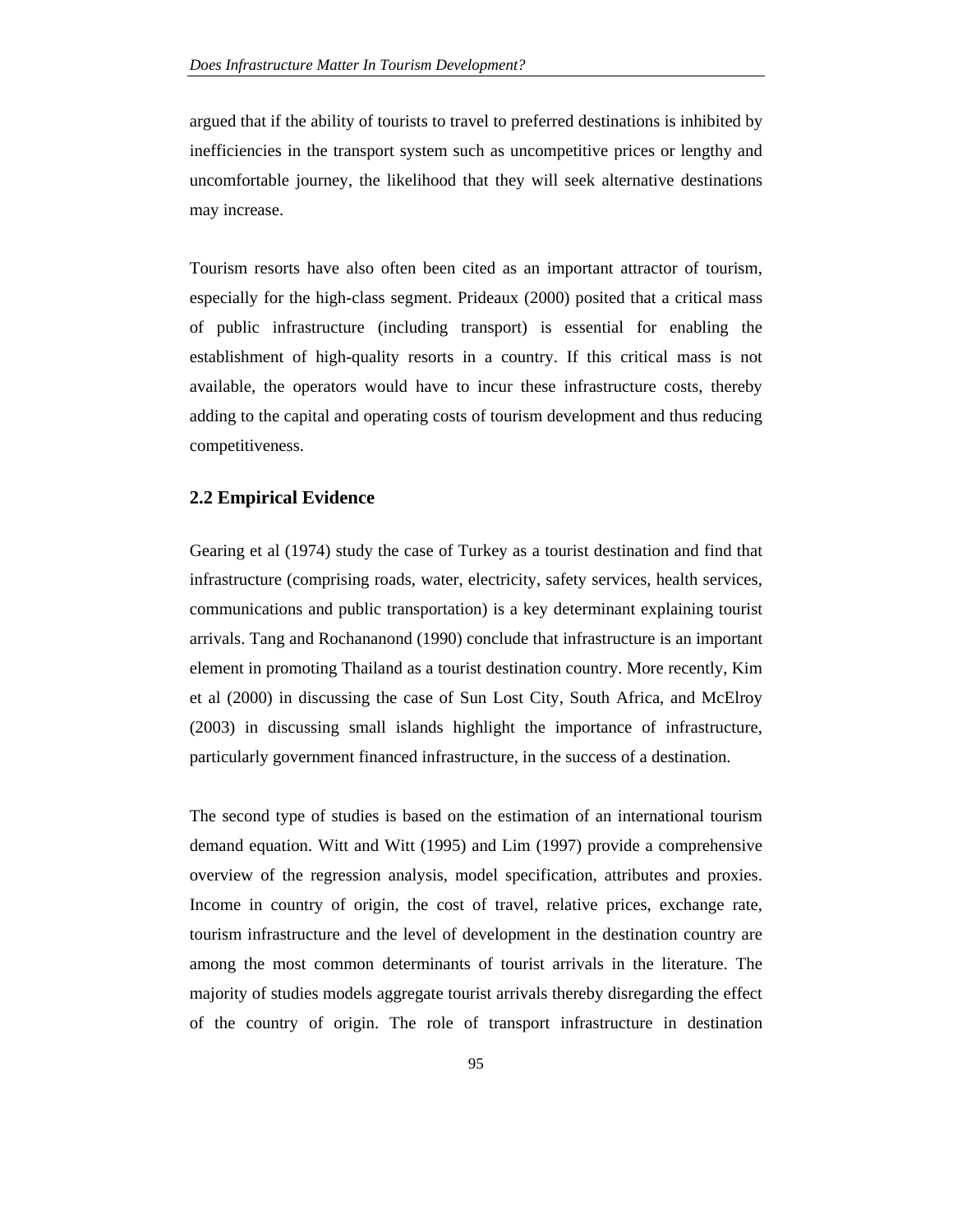development has typically not been considered in the models. To date, regression analysis has overwhelmingly concentrated on developed country destinations.

 A recent exception is Naude and Saayman (2004) who study the determinants of tourism flows in the case of African countries using panel data regression approach. Applying cross section Ordinary Least Squares (OLS) as well as static and dynamic panel data estimation, these authors identify political stability, personal safety, tourism marketing efforts and available infrastructure as important factors in addition to the classical usual factors in nearly all panel sets analysed, namely aggregate tourist arrivals, arrivals from America, Europe and Africa respectively. However the measure of infrastructure used relates to tourism infrastructure exclusively.

An investigation of the role of infrastructure exclusively, making use of panel regression analysis to explain tourist arrivals from different origin countries into small island economies is, to our knowledge, nonexistent. It is believed that the findings of our work constitute a useful supplement to the existing literature and to be of significant relevance to island economies, most of which are tourism-based.

#### **3. TOURISM IN MAURITIUS**

Mauritius is well known by holiday-makers from around the world as an up-market travel destination. Domestically, tourism has been a key engine of economic growth and development since the early 1980s. It is today among the most important pillar of the Mauritian economy. The tourism sector in Mauritius has consistently recorded robust performances over the past five years. The number of tourists coming to the island in 1975 was 74,597 and has steadily increased to 150,000 in 1985 and further to 291,550 in 1991. The rising trend further continued in 1998 with 570,000 tourists. The number of tourists visiting Mauritius in 2005 has gone up to 761,063 (representing a ten-fold increase between 1975 and 2002). Tourist arrivals rose from 681,648 to 761,063 between 2002 and 2005, representing an increase of more than 11%. The 2004-2005 growth rate was of the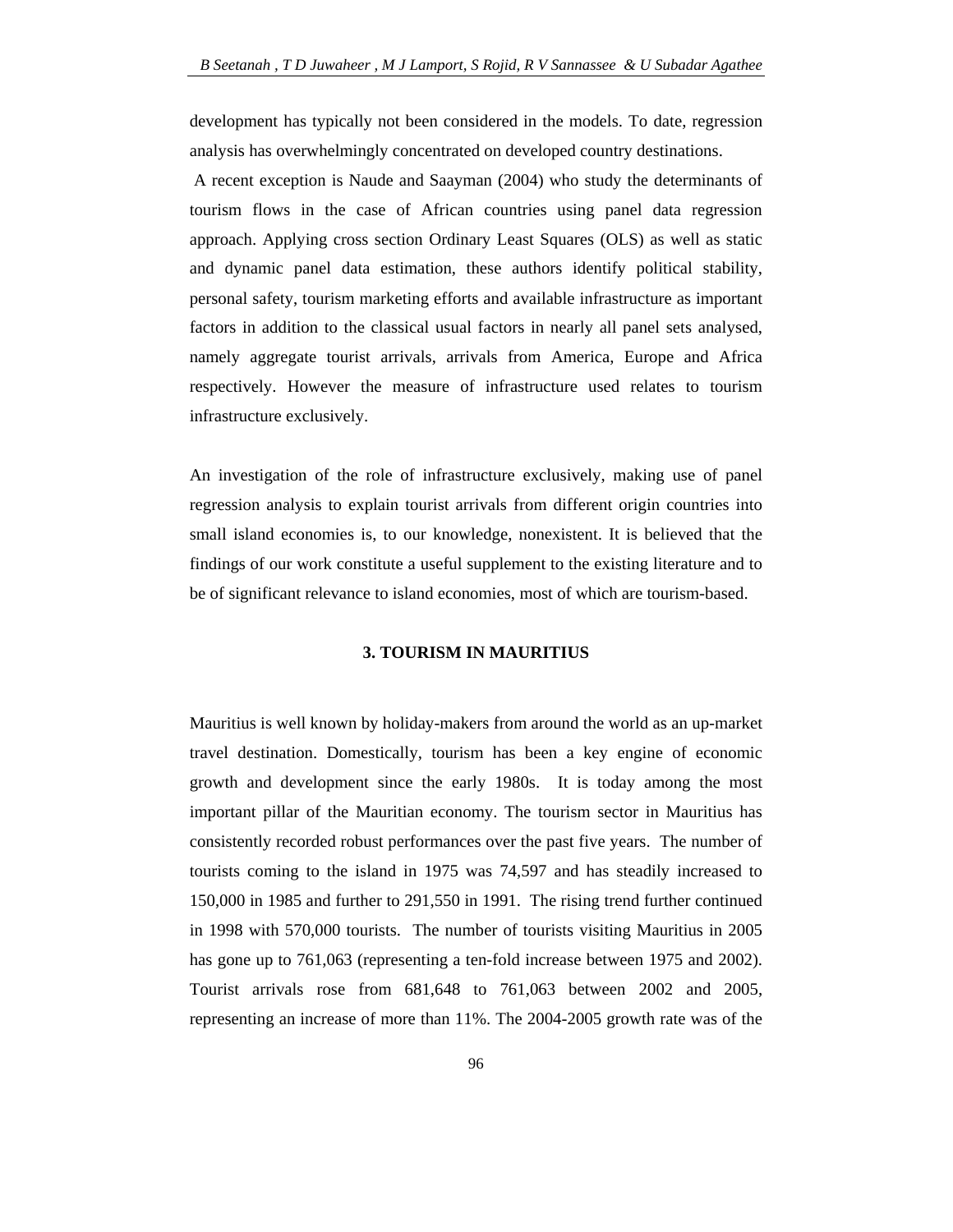order of 5.9% and 825,000 tourists have been visiting the island in 2006, a rise of 8.4% over 2005. Figures below present the rising trend in total tourist arrivals, tourism earnings and the distribution of tourist arrivals in Mauritius. Some key figures about the Mauritian Tourism Sector are shown in figures 3, 4, 5 and table 1 below.



**Figure 3: Tourist Arrivals in Mauritius, 1972-2006\*** 

*Source: Central Statistical Office Note: The figure for 2006 is a forecast.* 

**Figure 4: Percentage Distribution of Tourist Arrivals by Country of Residence, 2005** 

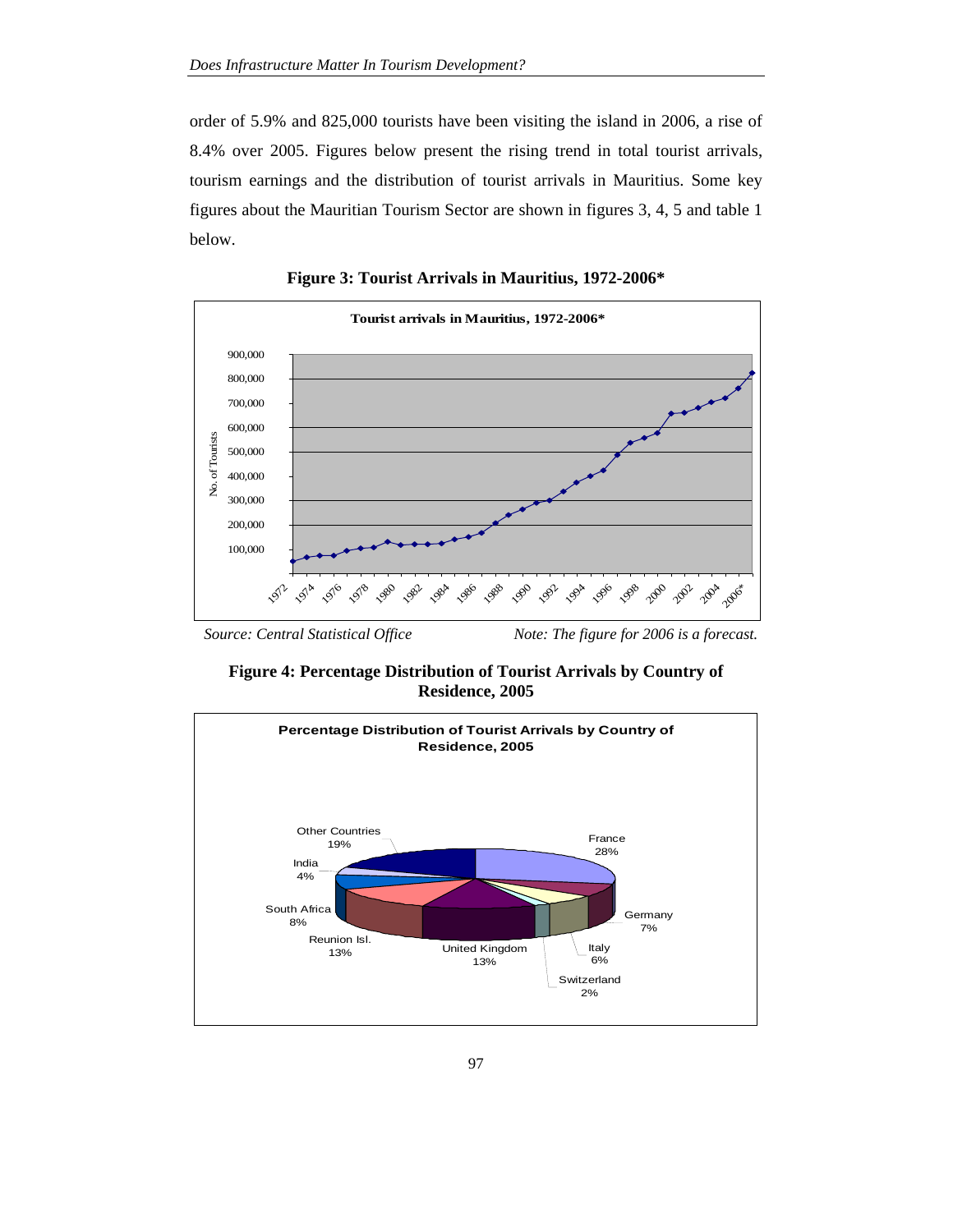*Source: Central Statistical Office* 



**Figure 5: Tourism Receipts, Rs million, 1972-2005.** 

*Source: Central Statistical Office*

In the early 1970s, earnings from the tourism sector were very low amounting to only Rs 52 million in 1972. By 1987 gross tourist receipts had grown thirty-fold to Rs 1,786 million. This phenomenal increase in receipt increased to Rs 3,940 million in 1991 and to date earnings from the tourist industry stands at around Rs 26,000 million.

The good performance in tourist arrivals can partly be attributed to the perception that Mauritius is a secure destination and to the promotional efforts made by the Mauritius Tourism Promotion Authority (MTPA) in Europe and India. Moreover, emerging markets such as Austria, Spain and Australia are rapidly growing. One should also acknowledge the different strategies that have been implemented by the Mauritian government to attract tourists. Mauritius offers a number of attractions to tourists in terms of a wide range of hotels, accessibility, beautiful beaches and richness in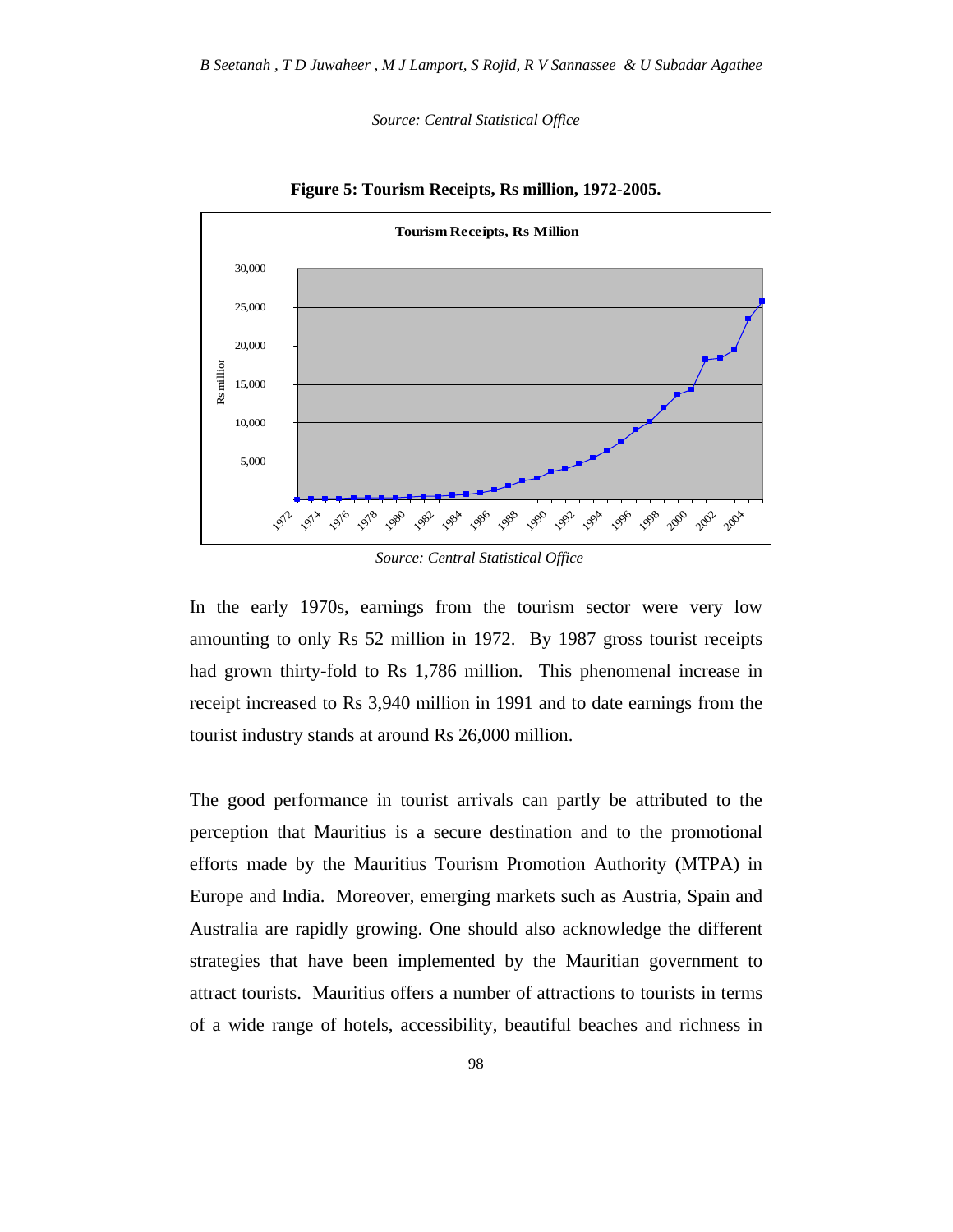culture. Of interest to us, it should be noted that government also invested heavily in public infrastructure, including transportation, which has provided the necessary support infrastructure for tourism in Mauritius. Accumulation of transport infrastructure, particularly air and land transport, is believed to have been an important element in the tourism equation of Mauritius. This is because the island is only accessible by air transport from the major tourist generating countries and such mode of transport is thus crucial. Moreover, Mauritius can boast about having one of the best inland transportation systems and other infrastructure of the continent which have made traveling within the tourism destination (to attraction, hotels shopping) easier, more comfortable and reliable.

|                                                    | 1980 | 1990  | 1998   | 1999   | 2000   | 2001  | 2002   | 2003   | 2006   |
|----------------------------------------------------|------|-------|--------|--------|--------|-------|--------|--------|--------|
| <b>Population</b><br>('000)                        | 1060 | 1080  | 1159.7 | 1174.4 | 1186.1 | 1189  | 1190.3 | 1195.4 | 1197.5 |
| <b>No. Hotels</b>                                  | 43   | 75    | 90     | 92     | 95     | 95    | 95     | 97     | 110    |
| <b>Hotel</b><br>Rooms                              | 2101 | 4603  | 6809   | 7267   | 8255   | 8657  | 9024   | 9647   | 10233  |
| <b>Tourist</b><br>arrival<br>('000)                | 115  | 291.5 | 558.1  | 578    | 656.5  | 660.3 | 681.6  | 702    | 810    |
| <b>Tourism</b><br>Receipt<br>(million)             | 7500 | 9207  | 11890  | 14668  | 14234  | 18166 | 18238  | 19397  | 21865  |
| <b>Tourism</b><br><b>Receipts</b><br>(% of<br>GDP) | 6%   | 10%   | 13%    | 13%    | 14%    | 15%   | 16%    | 17%    | 20%    |

**Table 1: Some key figures about the Mauritian Tourism Sector** 

*Source: CSO (2007)* 

## **4. MODEL SPECIFICATION AND DATA SOURCE**

The study uses panel data to investigate the importance of transport capital in the overall tourist attractiveness of Mauritius. We specify a classical demand function for international tourism along the lines of Witt and Witt (1995) and Naudee and Saayman (2004), Seetanah and Khadaroo (2007), and augment it with the public infrastructure. The resulting function is: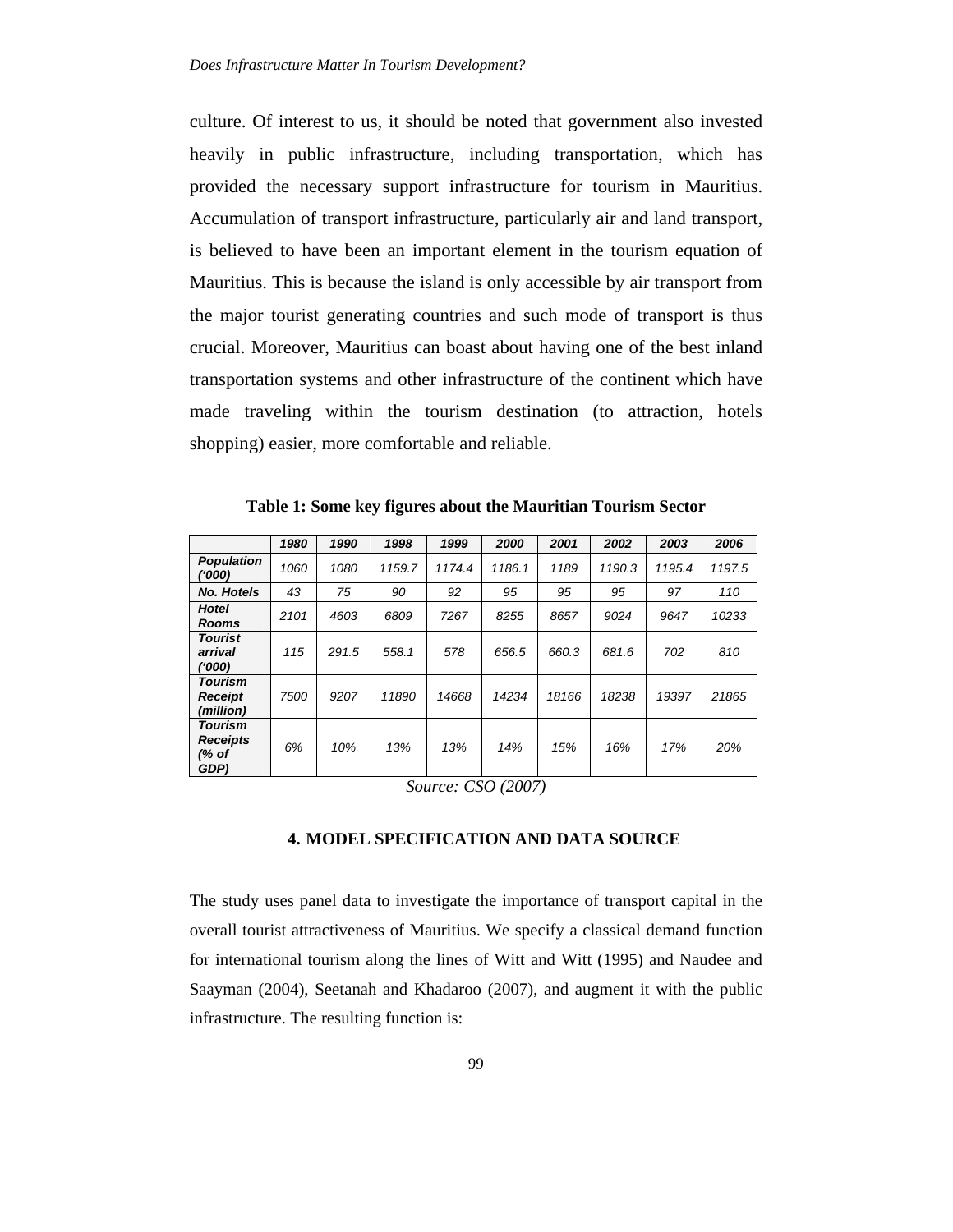$$
TR_{it} = f(RELATIVE_{it}, GDPF_{it}, Room_{it}, DISTANCE_{it}, INFRAS)
$$
 (1)

We use i to index country of origin and t to index year of arrival. The dependent variable TR, the total number of tourist arrivals per annum, is a measure of the demand for tourism to Mauritius. The data are available from the Central Statistical Office (Tourism section) of the island. We draw from the existing literature to identify the independent variables. Real Gross Domestic Product per capita in country of origin (GDPF) is used as a proxy for the spending capacity of tourists. A positive coefficient for variable GDPF in equation (1) would imply that the Mauritian tourism product is a normal good while a negative coefficient would imply an inferior good.

The CPI of the destination country (here Mauritius) adjusted by the US\$ exchange rate is used as a proxy for relative tourism prices (RELATIVE). Naudee and Saayman (2004) argue that the inverse of this variable shows the many baskets of goods a tourist has to give up in his home country in order to buy a basket of goods in the destination country. This measure of relative prices captures changes in the real exchange rate over time as well as cross sectional variation in the cost of travel. Demand for the tourism product in a particular destination is likely to be negatively related to relative tourism prices, as higher cost of living within the destination would make tourists less enthusiastic about that destination.

To capture tourism infrastructure, we follow the standard literature and use rooms available (ROOM) in the destination country. The more rooms there are the higher the capacity and the more competitive is the tourism sector (cheaper price as a result of competition). In any case a minimum number of rooms must be available for a destination to reach its critical mass and also to convince airlines to establish routes. Data on the number of rooms were obtained from the Central Statistical Office of Mauritius.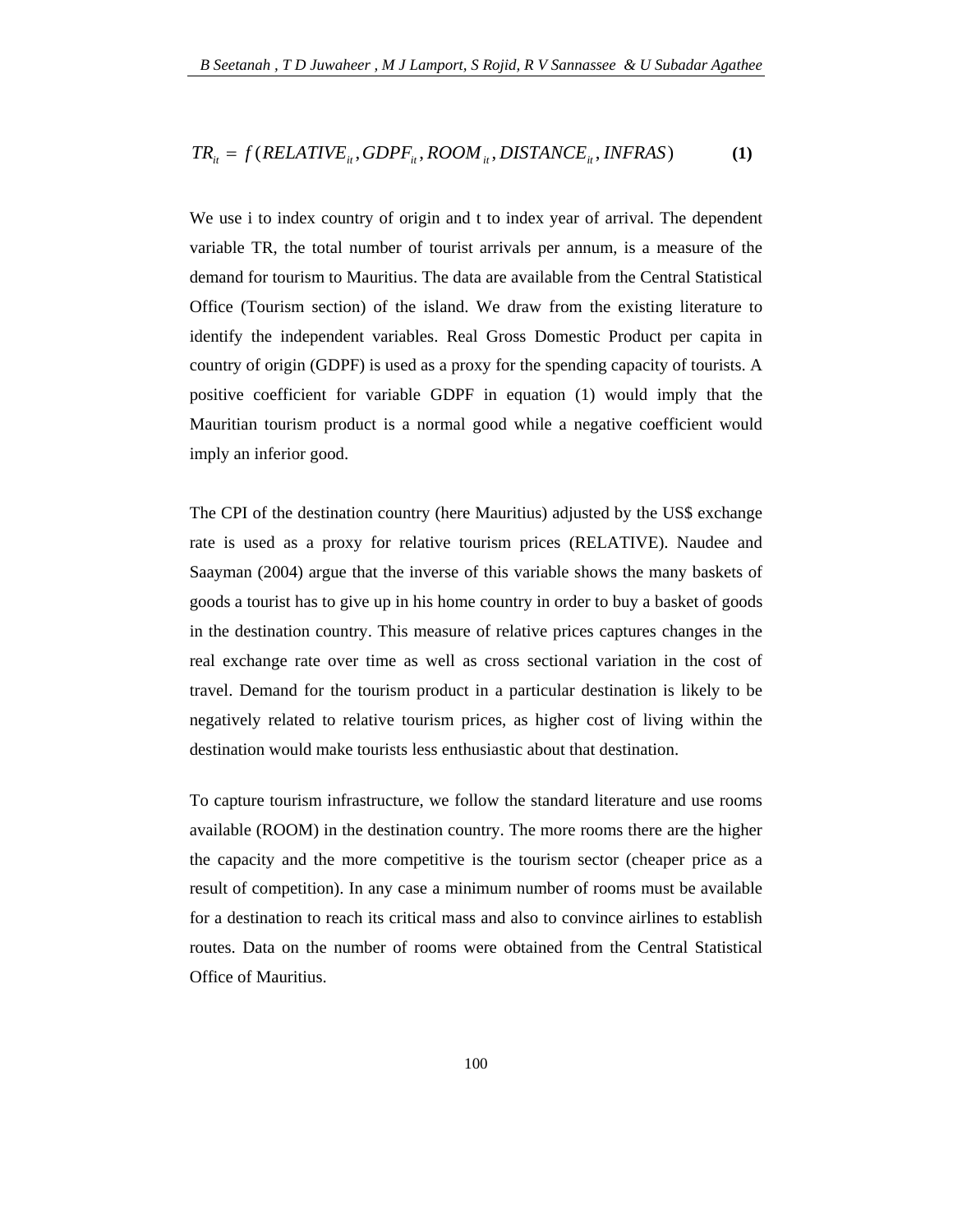Distance between the origin and destination countries has also been widely included when modeling tourist arrival (see Witt and Witt 1995). The longer the distance, the higher the airfare and the higher the level of discomfort and opportunity cost. Distance is likely to have a negative effect on tourist arrivals. Distance (DISTANCE) is measured by the air distance in kilometers between the origin and destination countries and is obtained from Gallup, Sachs and Mellinger (1997).

For the purpose of our analysis we have augmented the classical tourism demand function with public capital stocks (INFRAS) of Mauritius. This stock has been constructed using the Perpetual Inventory Methodology (PIM), which has been widely used in the literature (see Lighthart 2000; Kamps 2003 among others). The PIM computes the value of the capital stock by accumulating past purchases of assets over their estimated service lives appropriately adjusted for the rate of depreciation. The implementation of the PIM in this paper is detailed in Appendix 1. Non-transport capital includes communication, energy, waste water and defense infrastructure. The Penn World Table 6.1 and the Accountant General Annual Reports (various issues) provided the data for the construction of these capital stocks. Ceteris paribus, we expect improved infrastructure to attract more tourists.

The study is based on a panel data of tourist arrivals into the small island of Mauritius over the period 1985 – 2006 from 26 major origin countries, accounting for about 90% of total arrivals. The countries of origin are: Europe/America/Oceania: Austria, Belgium, France, Germany, Italy, Netherlands, Spain, Sweden, Switzerland, United Kingdom, USA, Canada, Australia Africa: Comoros, Kenya, Malagasy Rep., Reunion, Seychelles, South Africa, Zimbabwe Asia: Hong Kong, India, Japan, Malaysia, China, Singapore

The majority of tourists coming to Mauritius are from Europe (67%), followed by Africa (25%) and Asia (8%). France with 30% of total tourist arrivals has always been the major source country for Mauritius, followed by the United Kingdom (15%), the sister island Reunion (13%), Germany and South Africa (7%).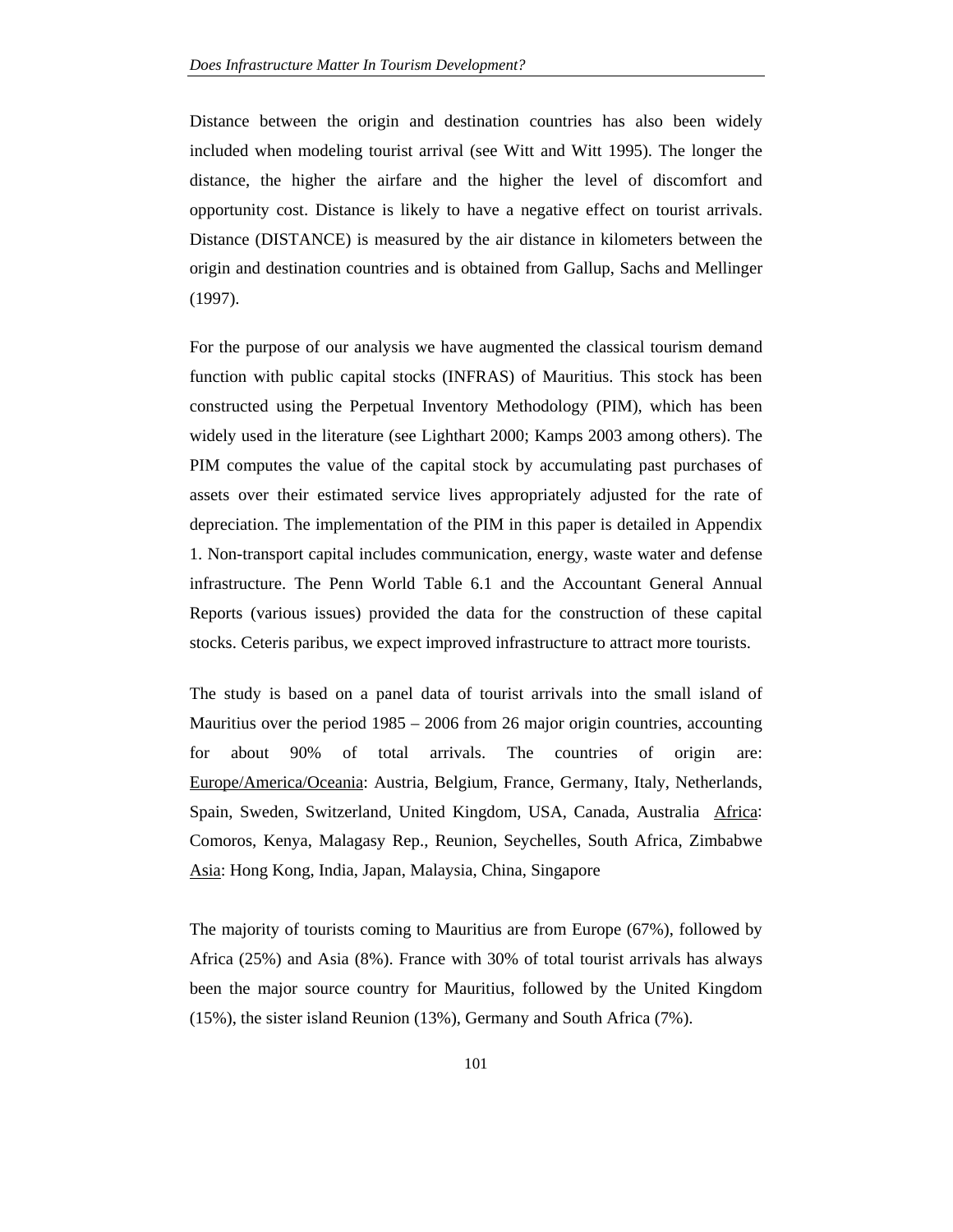#### **4.1 Econometric Modeling**

The regression specification in equation (1) is written as a log-linear model:

$$
tr_{it} = \beta_0 + \beta_1 relative_{it} + \beta_2 gdpf_{it} + \beta_3 room_{it} + \beta_4 dist_{it} + \beta_5 \inf \, ras + \varepsilon_{it} \tag{2}
$$

The lowercase letters denote that the variables are in natural logarithm. By adopting a log-linear model, we are implicitly taking the elasticity of tourist arrivals with respect to the different explanatory variables to be constant over the period 1985 – 2006.

#### **4.2 Regression Analysis**

We use panel data techniques as the latter allows for dynamic relations and also for unobserved cross-country heterogeneity. Both fixed effects (FE) and random effects (RE) models have been estimated and the Hausman specification test has been performed to discriminate between them. The Hausman test evaluates the null hypothesis that the coefficients in the random effects and fixed effects models are the same. The Hausman test favors the fixed effect model as can be seen in Table 1.

We estimate the models for total tourist arrivals as well as for tourist arrivals from Europe/America, Asia and Africa. This approach enables valuable comparative insights by informing to what extent the determinants of tourist arrivals from different regions differ, with particular focus here on infrastructure capital.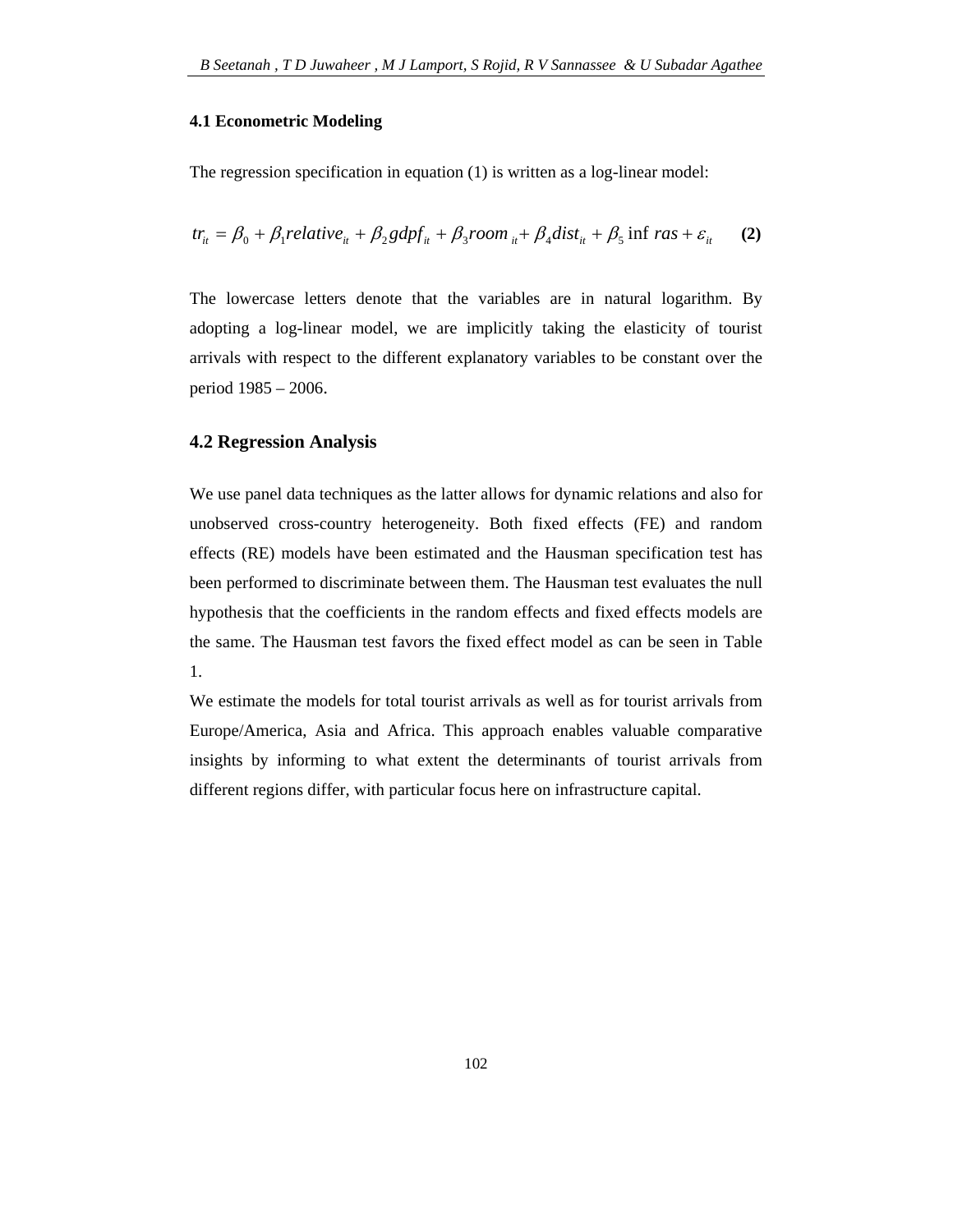#### **Table 2: Panel data estimates: Fixed effects**

| <b>Variable</b> | <b>Total Tourist Arrivals</b> | <i><b>Arrivals</b></i><br>from<br><b>Europe and US</b> | <b>Arrivals from Asia</b> | <b>Arrivals</b><br>from<br>Africa |
|-----------------|-------------------------------|--------------------------------------------------------|---------------------------|-----------------------------------|
| constant        | 5.11                          | 15.45                                                  | 7.45                      | 4.54                              |
|                 | $(1.86)*$                     | $(5.43)$ **                                            | $(2.23)$ **               | (1.59)                            |
| relative        | $-0.74$                       | $-0.83$                                                | $-0.47$                   | $-0.25$                           |
|                 | $(-0.623)$                    | $(-1.19)$                                              | $(-3.12)$ ***             | $(-1.72*)$                        |
| gdpf            | 1.23                          | 1.84                                                   | 1.51                      | 0.51                              |
|                 | $(-1.9)*$                     | $(4.11)$ ***                                           | $(1.73)*$                 | $(5.23)$ ***                      |
| rooms           | 0.54                          | 0.67                                                   | 0.36                      | 0.33                              |
|                 | $(1.87)*$                     | $(2.18)$ **                                            | $(1.77)*$                 | (0.53)                            |
| dist            | $-0.61$                       | $-0.67$                                                | $-0.25$                   | $-0.14$                           |
|                 | $(-2.04)$ **                  | $(-2.93)$ ***                                          | $(-4.42)$ **              | $(-0.21)$                         |
| infras          | 0.32                          | 0.40                                                   | 0.11                      | 0.13                              |
|                 | $(1.99)*$                     | $(1.89)*$                                              | $(1.74)^*$                | (1.34)                            |
| $R^2$           | 0.74                          | 0.81                                                   | 0.75                      | 0.58                              |
|                 |                               |                                                        |                           |                                   |
| Hausman<br>Test | $Prob > Chi2 = 0.038$         | $Prob > Chi2=0.043$                                    | $Prob > chi2 = 0.051$     | $Prob > chi2 = 0.03$              |

Dependent variable is  $ln(TR_{it})$ , 1985 – 2006

\**significant at 10%, \*\* significant at 5%, \*\*\*significant at 1% The small letters denotes variables in natural logarithmic and t values are in parentheses* 

The four equations in Table 2 indicate that infrastructure capital has a positive effect on total tourist arrivals as well as on arrivals from the three regions considered. The coefficient of 0.32 for the case of total tourist arrivals implies that a 10% increase in the stock of infrastructure capital yields a 3.2% increase in tourist arrivals in the island. European and American tourists attach sizeable importance (coefficient of 0.40) to such capital. This is consistent with the idea that inhabitants of developed countries are accustomed to modern high-quality infrastructure and they prefer to find similar infrastructure in tourism destinations. However Asian and African (coefficients of 0.11 and 0.13 respectively) tourists tend to be less demanding on the infrastructure available in the island.

The coefficient of distance (which may be viewed as a proxy for travel costs) is negative in all four equations of Table 1 and this concurs with theory and previous studies. The distance coefficient is more negative for European and American tourists than for Asian and African tourists. Given that Europe and America are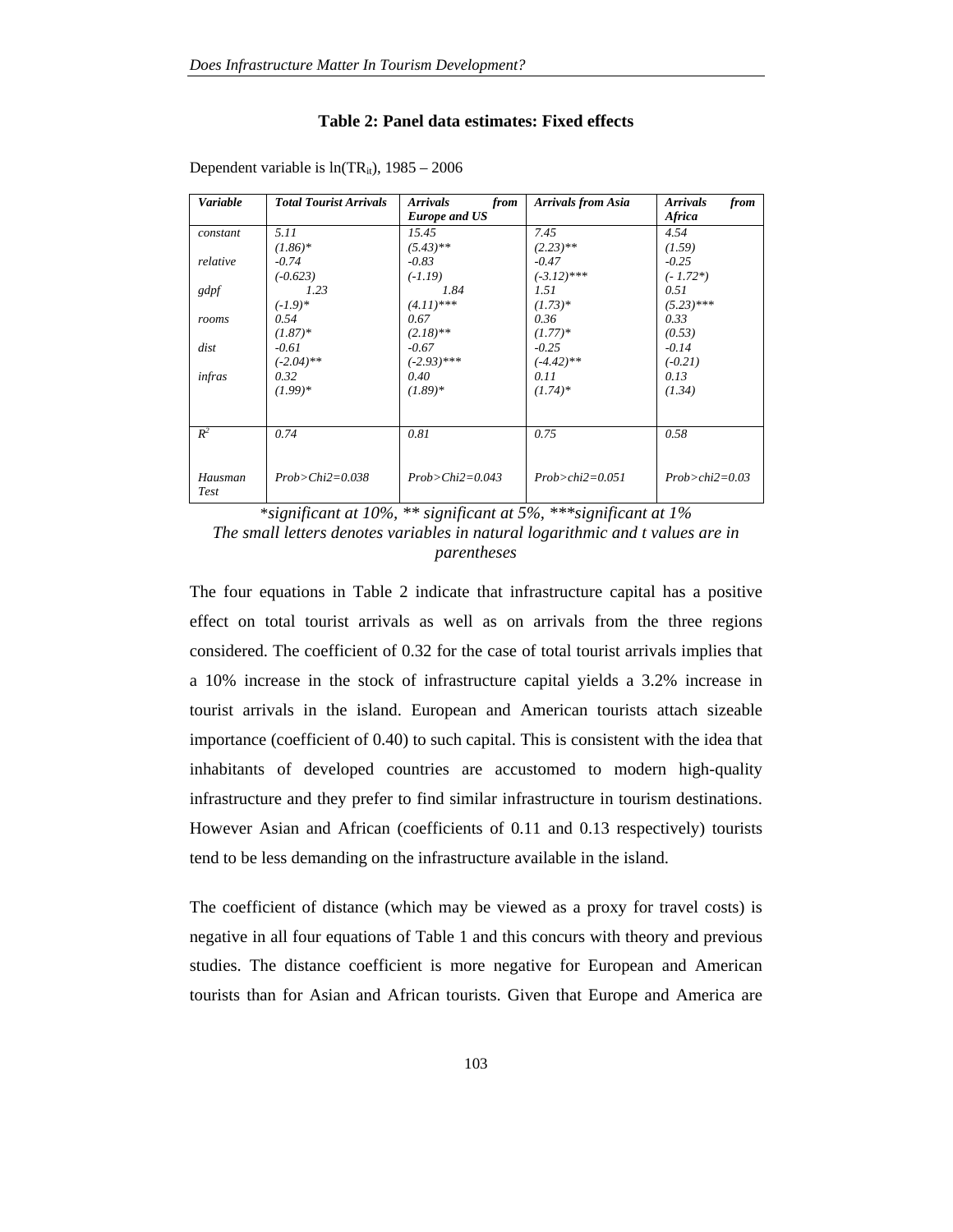further than Asia and Africa from Mauritius, the present finding indicates that tourists prefer shorter to longer journeys so as to minimise travel discomfort.

The positive coefficients on income in country of origin suggest that the Mauritian tourism product is a normal good. This is encouraging especially given that the island is at the very moment planning to rely a lot more on the tourism sector as a source of foreign currency earnings. Tourist arrivals increase by much more from Europe/America (1.84%) and Asia (1.51%) than from Africa (0.51%) as a result of a 1% increase in income in these respective regions.

On the basis of statistical significance, Table 1 implies that relative prices (Mauritian CPI adjusted for \$ exchange rate) matter for tourists from Asia and Africa but not for tourists from Europe and America. This is consistent with Eilat and Einav (2004) in that tourists are less sensitive to prices when they travel to less developed countries because of the low existing price level. Moreover in the Mauritian context, the European and American currencies have basically been on the appreciation side thus cushioning any increase in price level of the destination. Given that the cost of living in Asia and Africa is relatively less and at most comparable to Mauritius, tourists from these two regions factor in the Mauritian cost of living when deciding whether or not to visit the island.

The variable 'rooms', a proxy for tourism infrastructure, is significant overall and indicates that increased hotel capacity generates more tourist arrivals. Tourists from Europe and America, and to a lesser extent those from Asia, do care about the availability of tourism infrastructure. However, such is not the case for tourists from Africa, where the 'rooms' coefficient is statistically insignificant. This may be explained by the fact that African tourists normally reside at cheaper guesthouses, and not hotels, during their stay.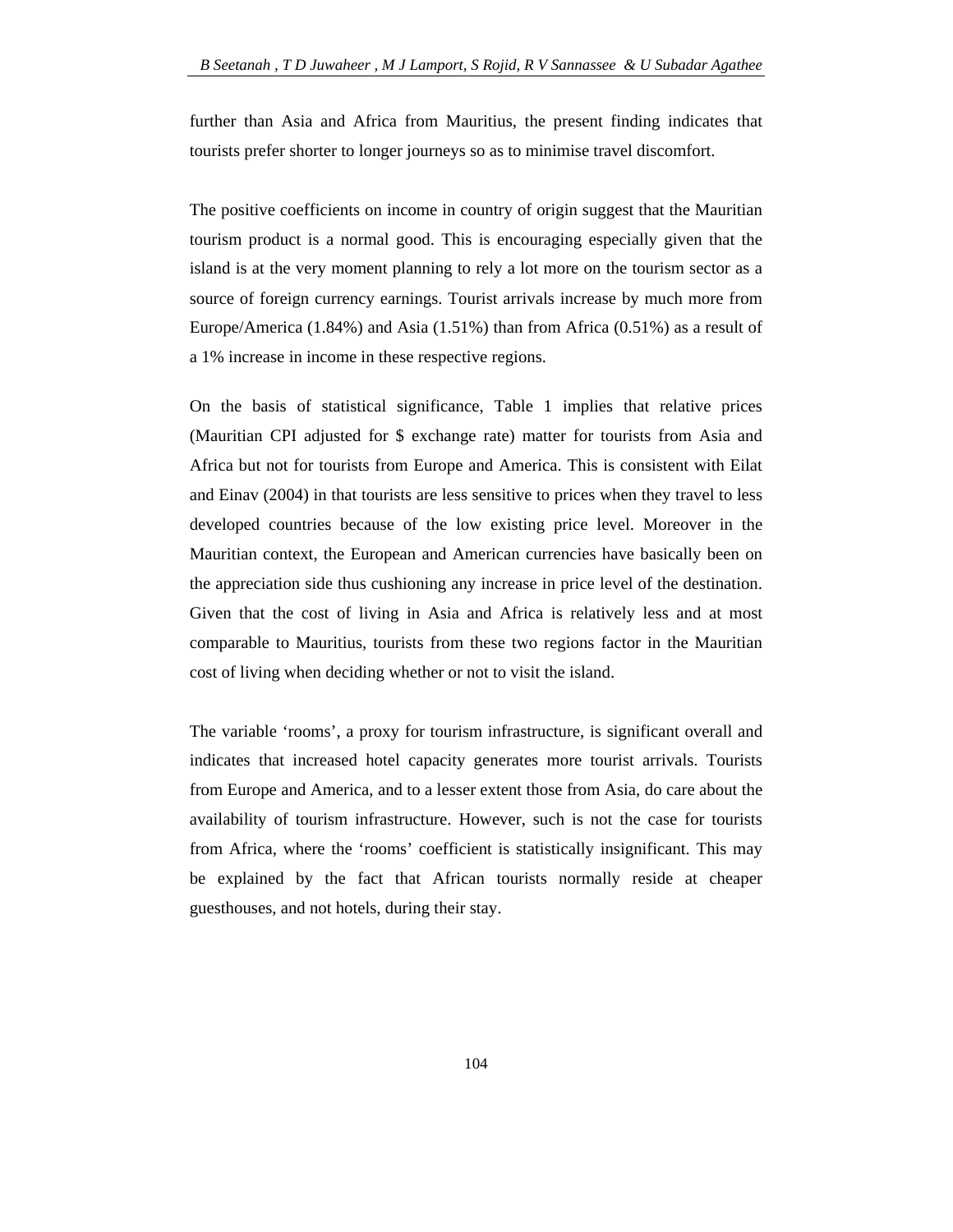#### **5. CONCLUSIONS**

Although many writers have acknowledged the need for infrastructure in a successful program of tourism development, very limited empirical research exists to shed light on this hypothesis. The effect of such capital on total tourist arrivals and on arrivals from Europe/America, Asia and Africa into Mauritius is investigated in a panel data framework. This paper uses panel data estimation techniques and finds that the infrastructure has been contributing positively to tourist arrivals, particularly from Europe/America and Asia. Moreover tourism infrastructure, relative prices, distance and income in the origin countries are important ingredients in their own respect in the tourism demand equation. The paper also finds that Mauritius is an expanding destination, with the European and American markets being most promising. The findings in this study lend support to the current policy of the government whereby significant marketing effort is being made at the international level to further promote the Mauritius tourism product. The authorities should also be given due credit for constantly upgrading the infrastructure base around the island since the 1980s. However, while not necessarily pertinent at this point in time, the tourism absorption capacity of Mauritius is likely to become a relevant issue in the not too distant future. Research on this issue as well as on the dynamic modeling in tourism should start in the very near future.

## **6. REFERENCES**

- BALTAGI, B H, EDS . 1995 Econometric analysis of panel data. New York: John: Wiley
- CANNING, D. AND BENNATHAN, E. 2000 the social rate of return on infrastructure investments. World Bank Research Project, RPO 680-89, Washington, D.C.
- CANNING, D. AND PEDRONI, P. 1999 Infrastructure and long run economic Growth. CAER II Discussion Paper No. 57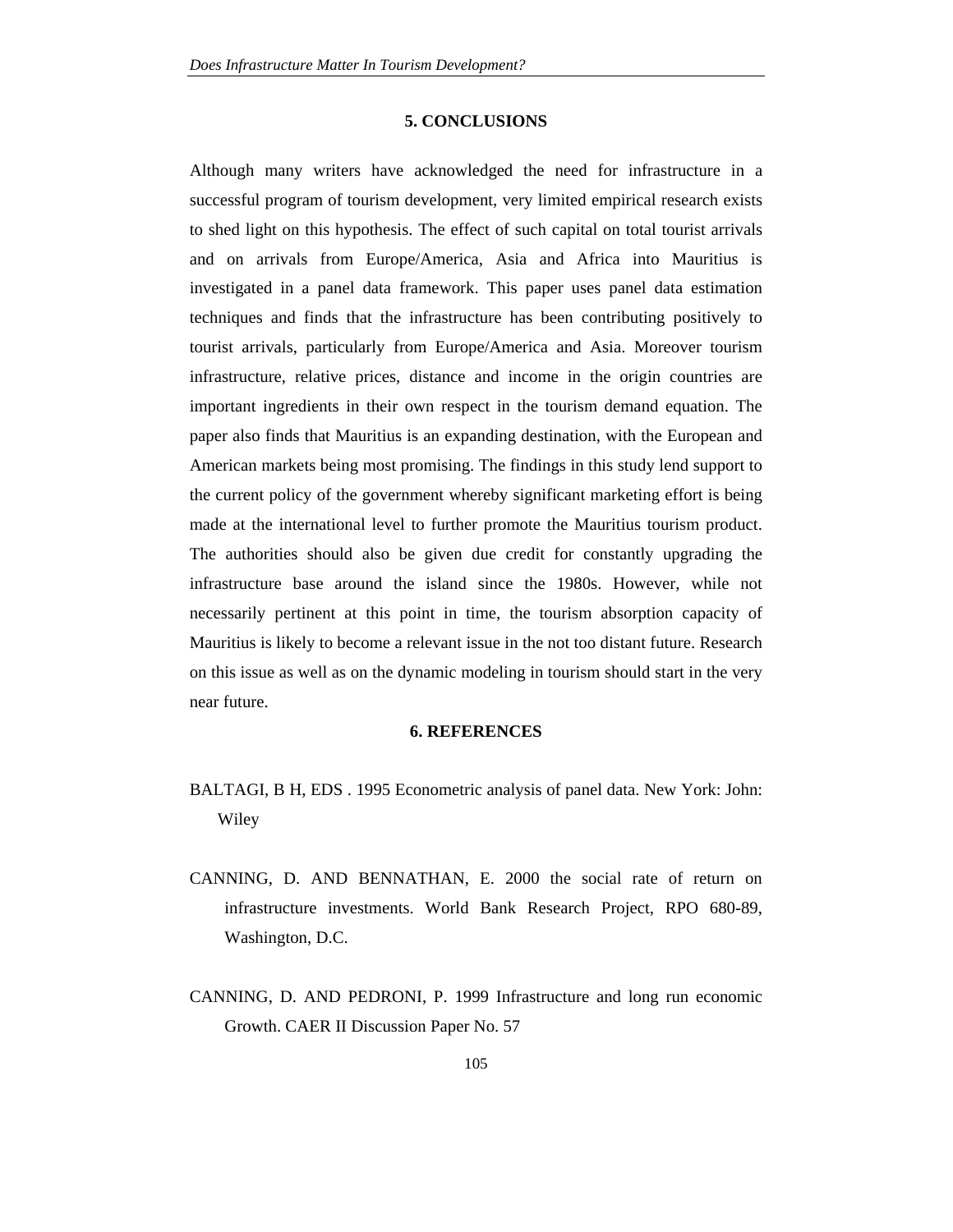COHEN, E. 1979 A Phenomenology of Tourist Experiences. Sociology 13(2)

- CROUCH, G. I., & RITCHIE, J. R. B. 1999 Tourism competitiveness and societal prosperity. Journal of Business Research. 44(3): 137-152.
- CROUCH G.I. AND RITCHIE, J.R.B. 2000 The competitive destination: a sustainability perspective. Tourism Management: 21
- EILAT Y AND EINAV L.2004 Determinants of international Tourism: a threedimensional panel data analysis. Applied Economics 36:1315–1327
- GALLUP, J, L, SACHS, J.D AND MELLINGER, A . 1997 geography and Economic Development. CID Working Paper no.1. Harvard University
- GEARING, C.E. 1974 Establishing a measure of touristic attractiveness. Journal of Travel Research 12: 1-8.
- GUNN, C.A, EDS. 1988 tourism planning (second edition). New York: Taylor & Francis.
- HESTON A, R SUMMERS AND ATEN B. 2002 penn world table version 6.1. Center for International Comparisons at the University of Pennsylvania (CICUP)
- INSKEEP, E. 1991 Tourism Planning: an integrated and Sustainable Development approach. New York, Van Nostrand Reinhold
- KAMPS, C. 2003 New estimates of government net capital stocks for 22 OECD countries 1960-2001. Kiel Institute for World economics, 24100, Kiel, Germany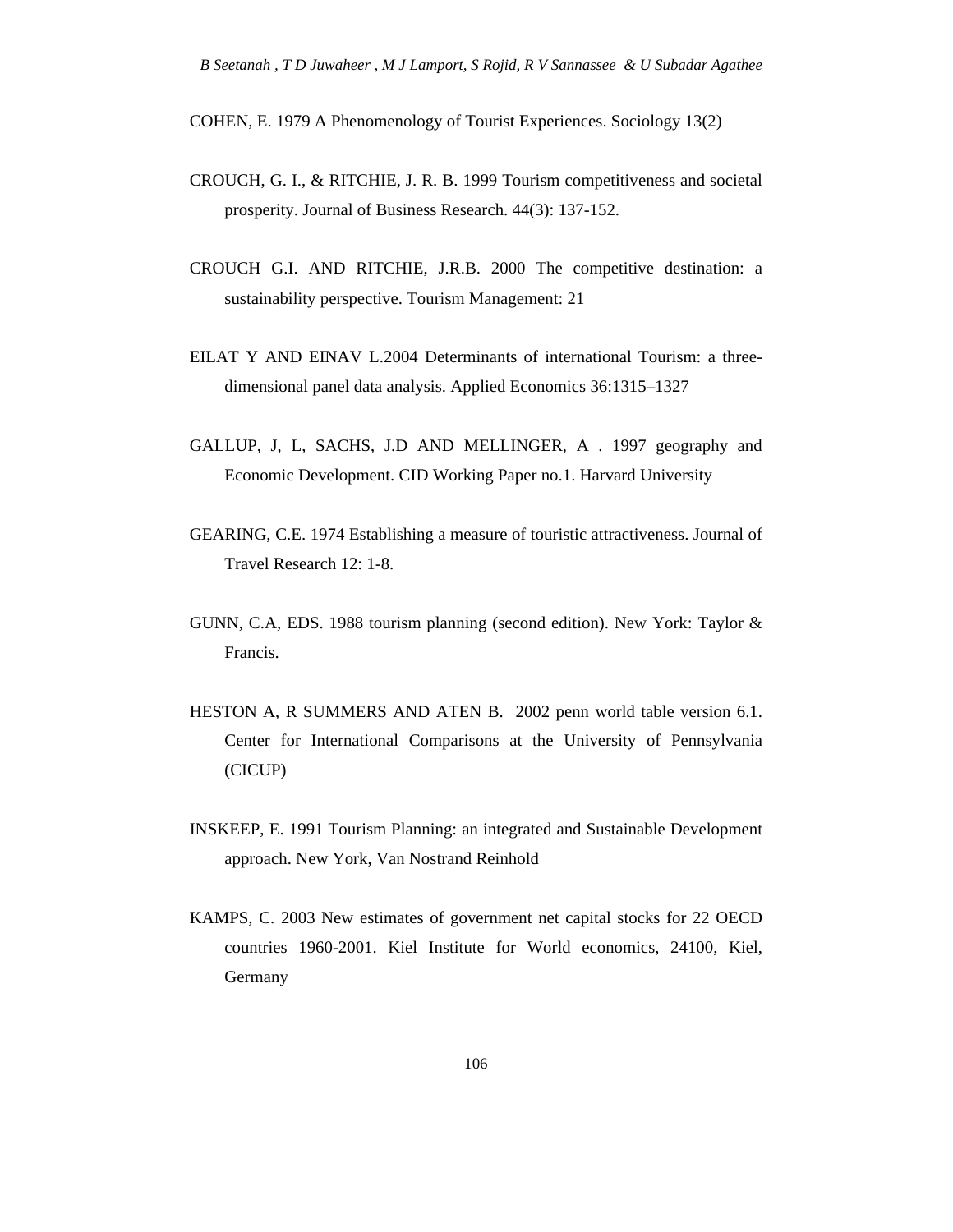- KAUL, R. N, EDS. 1985 Dynamics of tourism: a trilogy (vol. 111) Transportation and Marketing. New Delhi
- KIM L, CROMPTON J, L , BOTHA, P. 2000 Responding to competition: a strategy for Sun/Lost City. South Africa Tourism Management .21 (41)
- LIGHTHART, J.E. 2000 Public capital and output growth in Portugal: an Empirical analysis. IMF working paper. WP/00/11
- LIM C. 1997 Review of international tourism demand models. Annals of Tourism research. 24, (4): 835-849
- MCELROY J, L. 2003. Small island tourist economies across the lifecycle, Paper prepared for the International Conference, Beyond MIRAB: The Political Economy of Small Islands in the  $21<sup>st</sup>$  Century, School of Economics and Finance, Victoria University, Wellington, New Zealand, 23-25 February 2004
- MO, HOWARD AND HAVITZ 1993 Testing a tourist role Typology. Annals of tourism research. 20: 319-335
- MURPHY P, PRITCHARD M, SMITH, B. 2000 the destination product and its impact on traveler perceptions. Tourism Management 21: 43-52
- NAUDEE W A, SAAYMAN A. 2004 the determinants of tourist arrivals in Africa: A Panel Data Regression Analysis. Paper presented at the International Conference, Centre for the Study of African Economies. University of Oxford.
- PRIDEAUX B. 2000 the role of the transport system in destination development. Tourism Management 21: 53-63